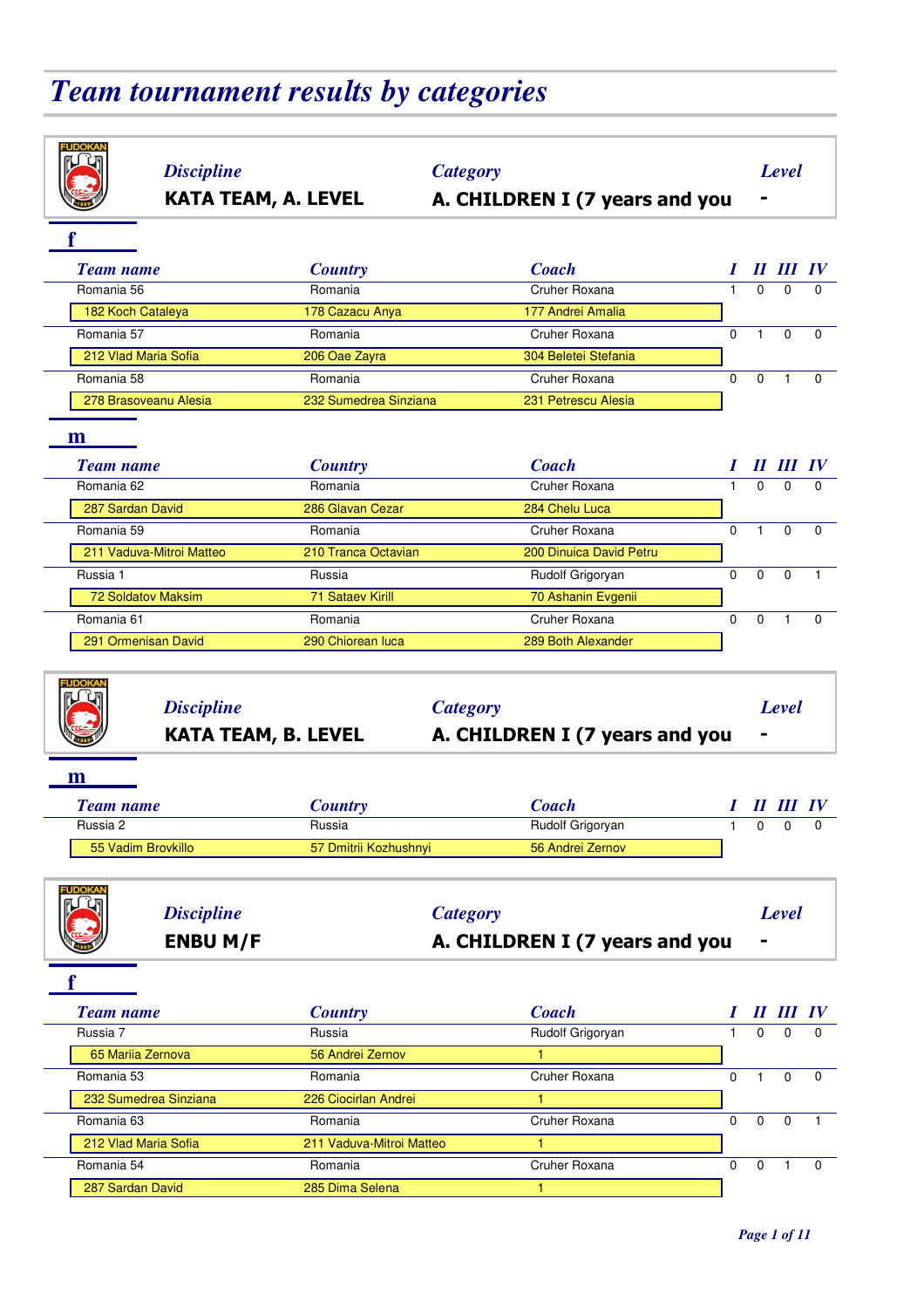

# **ENBU M/M A. CHILDREN I (7 years and you -** *Discipline Category Level*

| <b>Team name</b>      | <b>Country</b>       | <b>Coach</b>     |               | Н        | $\boldsymbol{H}$ | $\bm{IV}$ |
|-----------------------|----------------------|------------------|---------------|----------|------------------|-----------|
| Romania 50            | Romania              | Cruher Roxana    |               | 0        |                  | 0         |
| 286 Glavan Cezar      | 284 Chelu Luca       |                  |               |          |                  |           |
| Russia 4              | Russia               | Rudolf Grigoryan | 0             |          |                  | $\Omega$  |
| 57 Dmitrii Kozhushnyi | 56 Andrei Zernov     |                  |               |          |                  |           |
| Russia 3              | Russia               | Rudolf Grigoryan | 0             | $\Omega$ | $\Omega$         |           |
| 72 Soldatov Maksim    | 70 Ashanin Evgenii   |                  | $\Omega$<br>0 |          |                  |           |
| Romania 51            | Romania              | Cruher Roxana    |               |          |                  | $\Omega$  |
| 252 Talasman Mateo    | 247 Munteanu Patrick |                  |               |          |                  |           |

| <b>Discipline</b><br><b>KATA TEAM, A. LEVEL</b> |                             | <b>Category</b><br><b>B. CHILDREN II (Age 8-9 years)</b> | $\blacksquare$                                                                              |              |              |
|-------------------------------------------------|-----------------------------|----------------------------------------------------------|---------------------------------------------------------------------------------------------|--------------|--------------|
| <b>Team name</b>                                | <b>Country</b>              | <b>Coach</b>                                             |                                                                                             | $III$ $IV$   |              |
| Russia 11                                       | Russia                      | Rudolf Grigoryan                                         | Level<br>$\boldsymbol{H}$<br>$\Omega$<br>II III IV<br>$\Omega$<br>$\Omega$<br>0<br>$\Omega$ | <sup>0</sup> | <sup>0</sup> |
| 100 Dar'ya Yadrova                              | 99 Dar'ya Petrova           | 98 Ksenia Blinova                                        |                                                                                             |              |              |
| m                                               |                             |                                                          |                                                                                             |              |              |
|                                                 | <b>Country</b>              | <b>Coach</b>                                             |                                                                                             |              |              |
|                                                 | Romania                     | Cruher Roxana                                            |                                                                                             | $\Omega$     | <sup>0</sup> |
| 270 Livadariu Gabriel Alexandru                 | 271 Pavel Robert Constantin | 268 Chirica Vlad Andrei                                  |                                                                                             |              |              |
| <b>Team name</b><br>Romania 49<br>Czech 1       | Czech Republic              | Ing. Rachmy Soebajo                                      |                                                                                             | $\Omega$     | $\Omega$     |
| 422 David Kominek                               | 423 Jakub Urik              | 420 Filip Hartman                                        |                                                                                             |              |              |
| Germany 10                                      | Germany                     | Heidrun Seidensticker                                    |                                                                                             |              | $\Omega$     |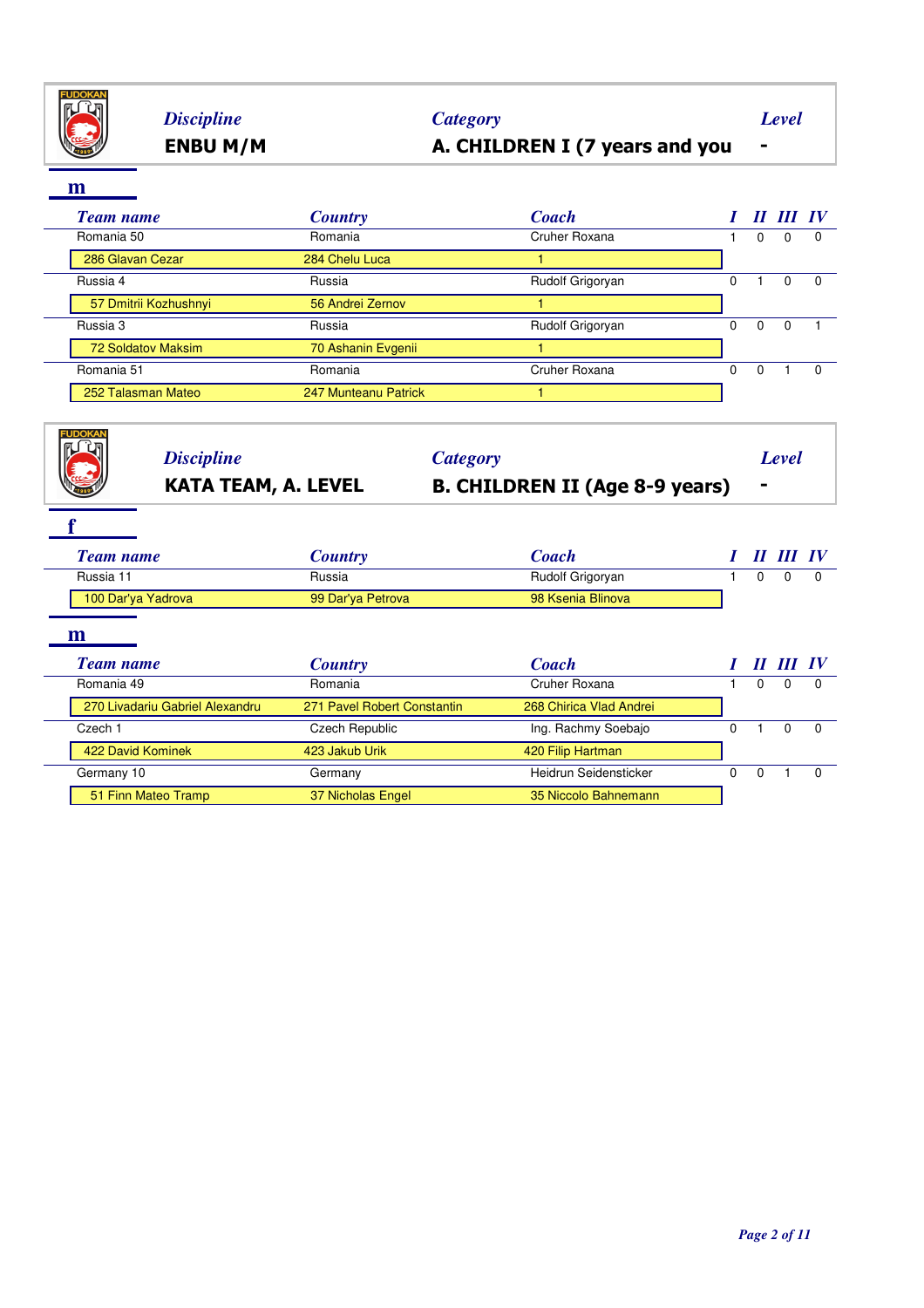

# *Discipline Category Level*

# **KATA TEAM, B. LEVEL B. CHILDREN II (Age 8-9 years) -**

**f**

| <b>Team name</b>        | <b>Country</b>                                                                 | <b>Coach</b>         |          | "        |          |  |
|-------------------------|--------------------------------------------------------------------------------|----------------------|----------|----------|----------|--|
| Romania 45              | Romania                                                                        | Cruher Roxana        |          | 0        | $\Omega$ |  |
| 302 Sandu Natalia       | 303 Marsovina Catrinel                                                         | 281 Foaie Theodora   |          |          |          |  |
| Romania 44              | Cruher Roxana<br>Romania<br>0<br>243 Chiriac Daria Maria<br>244 Cucu Ana Maria |                      | $\Omega$ | $\Omega$ |          |  |
| 254 Tudorache Rebecca   |                                                                                |                      |          |          |          |  |
| Czech 2                 | Czech Republic                                                                 | Ing. Rachmy Soebajo  | 0        | 0        | $\Omega$ |  |
| 468 Klementina Nyvltova | 417 Zuzana Vondrakova                                                          | 416 Iveta Vondrakova |          |          |          |  |
| Russia 10               | Russia                                                                         | Rudolf Grigoryan     | 0        | $\Omega$ |          |  |
| 82 Kravtsova Eva        | 81 Loginova Zlata                                                              | 65 Marija Zernova    |          |          |          |  |

### **m**

|  | <b>Team name</b>          | <b>Country</b>                                                                                                                                     | <b>Coach</b>                  | $\boldsymbol{\mathit{II}}$ | III IV       |     |
|--|---------------------------|----------------------------------------------------------------------------------------------------------------------------------------------------|-------------------------------|----------------------------|--------------|-----|
|  | Romania 46                | Romania                                                                                                                                            | Cruher Roxana                 | 0                          | 0            |     |
|  | 203 Enache Eduard Andrei  | 201 Dragomir Gabriel Adrian                                                                                                                        | 199 Cretu Eduard              |                            |              |     |
|  | Romania 48                | Romania                                                                                                                                            | Cruher Roxana                 |                            | <sup>n</sup> | - 0 |
|  | 236 Vasiloni Emanuel Ioan | 229 Gaina Aaron<br>Russia<br>Rudolf Grigoryan<br>59 Maksim Frolov<br>60 Timofei Morozov<br>Romania<br>Cruher Roxana<br>221 Nuteanu Alexei Dimitrie | 225 Antonescu Taner Alexandru |                            |              |     |
|  | Russia 8                  |                                                                                                                                                    |                               | $\Omega$                   | <sup>0</sup> |     |
|  | 61 Ilia Malyshev          |                                                                                                                                                    |                               |                            |              |     |
|  | Romania 47                |                                                                                                                                                    |                               | 0                          |              |     |
|  | 222 Raducan Marius Adrian |                                                                                                                                                    | 220 Ghiturin Luca Stefan      |                            |              |     |

| <b>FUDOKAN</b>    |                            |                                       |       |
|-------------------|----------------------------|---------------------------------------|-------|
|                   | <b>Discipline</b>          | <b>Category</b>                       | Level |
| <b>ACCESSIBLE</b> | <b>KATA TEAM, C. LEVEL</b> | <b>B. CHILDREN II (Age 8-9 years)</b> |       |

| <b><i>Feam name</i></b> | Country           | <i>Coach</i>        |  | 11 III |  |
|-------------------------|-------------------|---------------------|--|--------|--|
| Italy 1                 | Italy             | Davide Temporin     |  |        |  |
| 319 Eva Vancini         | 320 Dafne D'Amato | 326 Matilde Mannino |  |        |  |
|                         |                   |                     |  |        |  |

**f**

|      | <b>ENBU M/F</b>   | <b>B. CHILDREN II (Age 8-9 years)</b> |       |
|------|-------------------|---------------------------------------|-------|
| N.C. | <b>Discipline</b> | Category                              | Level |

**f**

| <b>Team name</b>           | <b>Country</b>              | <b>Coach</b>     |   |                      |          |          |
|----------------------------|-----------------------------|------------------|---|----------------------|----------|----------|
| Romania 64                 | Romania                     | Cruher Roxana    |   | $\Omega$             |          |          |
| 244 Cucu Ana Maria         | 242 Buruiana George         |                  |   |                      |          |          |
| Romania 43                 | Romania                     | Cruher Roxana    | 0 |                      |          | $\Omega$ |
| 176 Spataru Alessio Fabian | 175 Hermel-Sestacova Myriam |                  |   |                      |          |          |
| Romania 42                 | Romania                     | Cruher Roxana    | 0 | $\Omega$<br>$\Omega$ | $\Omega$ |          |
| 301 Mateescu Raul          | 302 Sandu Natalia           |                  |   |                      |          |          |
| Russia 19                  | Russia                      | Rudolf Grigoryan | 0 |                      |          |          |
| 84 Malinskaia Viktoria     | 83 Kiriak Arseniy           |                  |   |                      |          |          |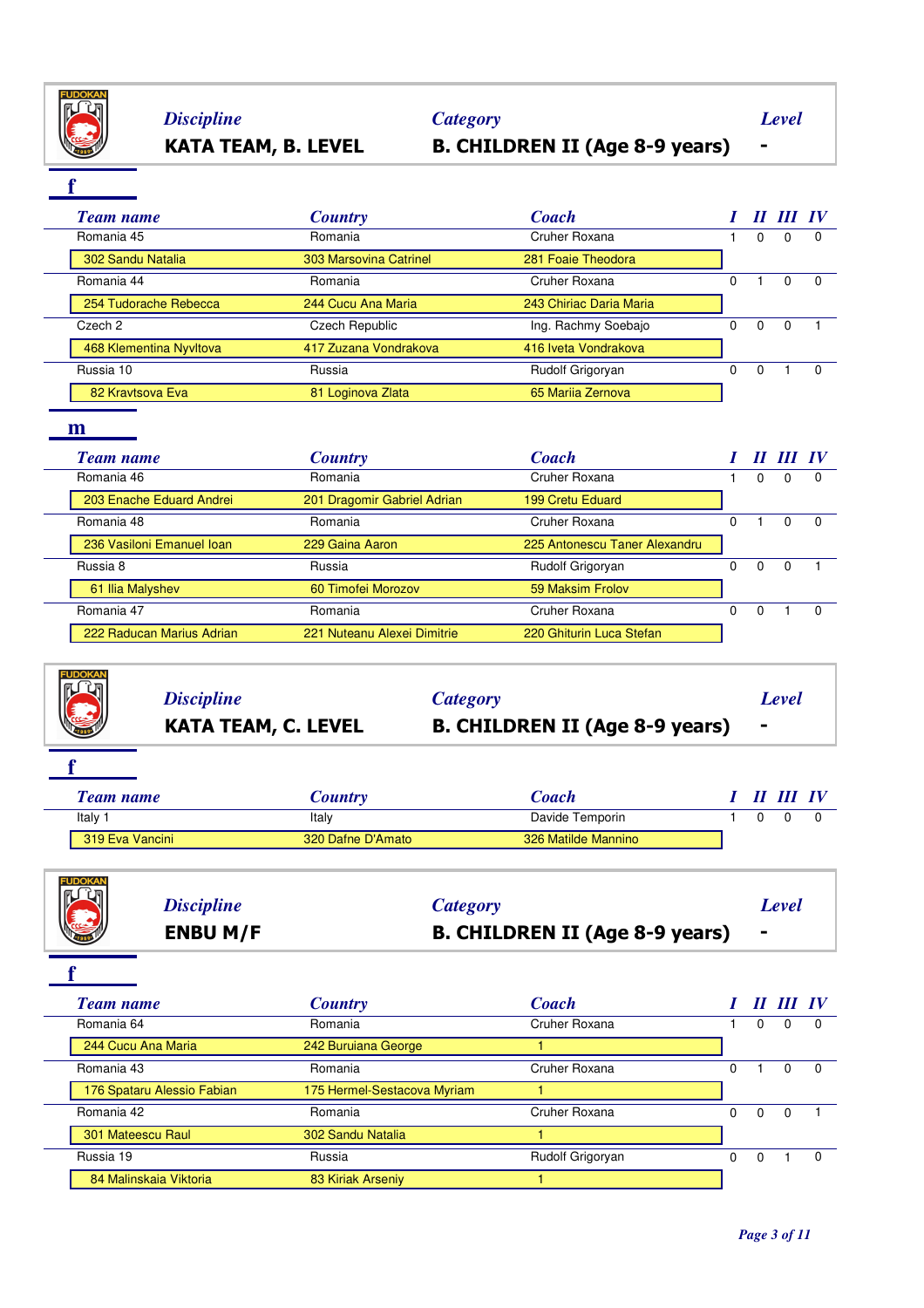

# **ENBU M/M B. CHILDREN II (Age 8-9 years) -** *Discipline Category Level*

**m**

| <b>Team name</b>               | <b>Country</b>          | <b>Coach</b>     |   | 11 |          | $\bm{I}$ |
|--------------------------------|-------------------------|------------------|---|----|----------|----------|
| Romania 40                     | Romania                 | Cruher Roxana    |   | 0  | 0        |          |
| 271 Pavel Robert Constantin    | 268 Chirica Vlad Andrei |                  |   |    |          |          |
| Romania 38                     | Romania                 | Cruher Roxana    | 0 |    | 0        |          |
| 242 Buruiana George            | 241 Andone David        |                  |   |    |          |          |
| Russia 14                      | Russia                  | Rudolf Grigoryan | 0 | 0  | $\Omega$ |          |
| 61 Ilia Malyshev               | 60 Timofei Morozov      |                  |   |    |          |          |
| Romania 37                     | Romania                 | Cruher Roxana    | o | 0  |          |          |
| 300 Mihaila Cristian Alexandru | 301 Mateescu Raul       |                  |   |    |          |          |

| FI IDOKAI<br><b>Discipline</b> |                            | <b>Category</b>               |                                                                                                                                                               |                                        |          |          |
|--------------------------------|----------------------------|-------------------------------|---------------------------------------------------------------------------------------------------------------------------------------------------------------|----------------------------------------|----------|----------|
|                                | <b>KATA TEAM, A. LEVEL</b> | C. CHILDREN III (Age 10-11 ye |                                                                                                                                                               |                                        |          |          |
|                                |                            |                               |                                                                                                                                                               |                                        |          |          |
| <b>Team name</b>               | <b>Country</b>             | <b>Coach</b>                  |                                                                                                                                                               |                                        |          |          |
| Italy 4                        | Italy                      | Davide Temporin               | <b>Level</b><br>$\Omega$<br>$\Omega$<br>0<br>$\Omega$<br>$\Omega$<br>$\Omega$<br>$\Omega$<br>$\Omega$<br>$\Omega$<br>$\boldsymbol{H}$<br>$\Omega$<br>$\Omega$ |                                        | $\Omega$ |          |
| 318 Nicole Zanetti             | 322 Giorgia La Monaco      | 321 Nicole Caramanna          |                                                                                                                                                               |                                        |          |          |
| Germany 4                      | Germany                    | Heidrun Seidensticker         |                                                                                                                                                               |                                        |          | $\Omega$ |
| 18 Jasmin Luisa Schwarz        | 17 Celina Strohmeier       | 53 Leila Seiler               |                                                                                                                                                               |                                        |          |          |
| Czech <sub>3</sub>             | Czech Republic             | Ing. Rachmy Soebajo           |                                                                                                                                                               |                                        |          |          |
| 427 Klara Urikova              | 419 Hana Ruzickova         | 418 Karolina Gondekova        |                                                                                                                                                               |                                        |          |          |
| Germany 12                     | Germany                    | Heidrun Seidensticker         |                                                                                                                                                               |                                        |          | $\Omega$ |
| 50 Amy Tolksdorf               | 40 Paula Grote             | <b>38 Merle Gottschalk</b>    |                                                                                                                                                               |                                        |          |          |
| m                              |                            |                               |                                                                                                                                                               |                                        |          |          |
| <b>Team name</b>               | <b>Country</b>             | <b>Coach</b>                  |                                                                                                                                                               |                                        |          |          |
| Russia 51                      | Russia                     | Rudolf Grigoryan              |                                                                                                                                                               | II III IV<br>$III$ IV<br>0<br>$\Omega$ | $\Omega$ |          |
| 88 Kirill Karavaev             | 87 Aleksey Martynov        | 86 Anton Morokov              |                                                                                                                                                               |                                        |          |          |
| Czech 4                        | Czech Republic             | Ing. Rachmy Soebajo           |                                                                                                                                                               |                                        |          | $\Omega$ |
| 433 Adam Kingham               | 430 Jakub Slaba            | 421 Michal Gondek             |                                                                                                                                                               |                                        |          |          |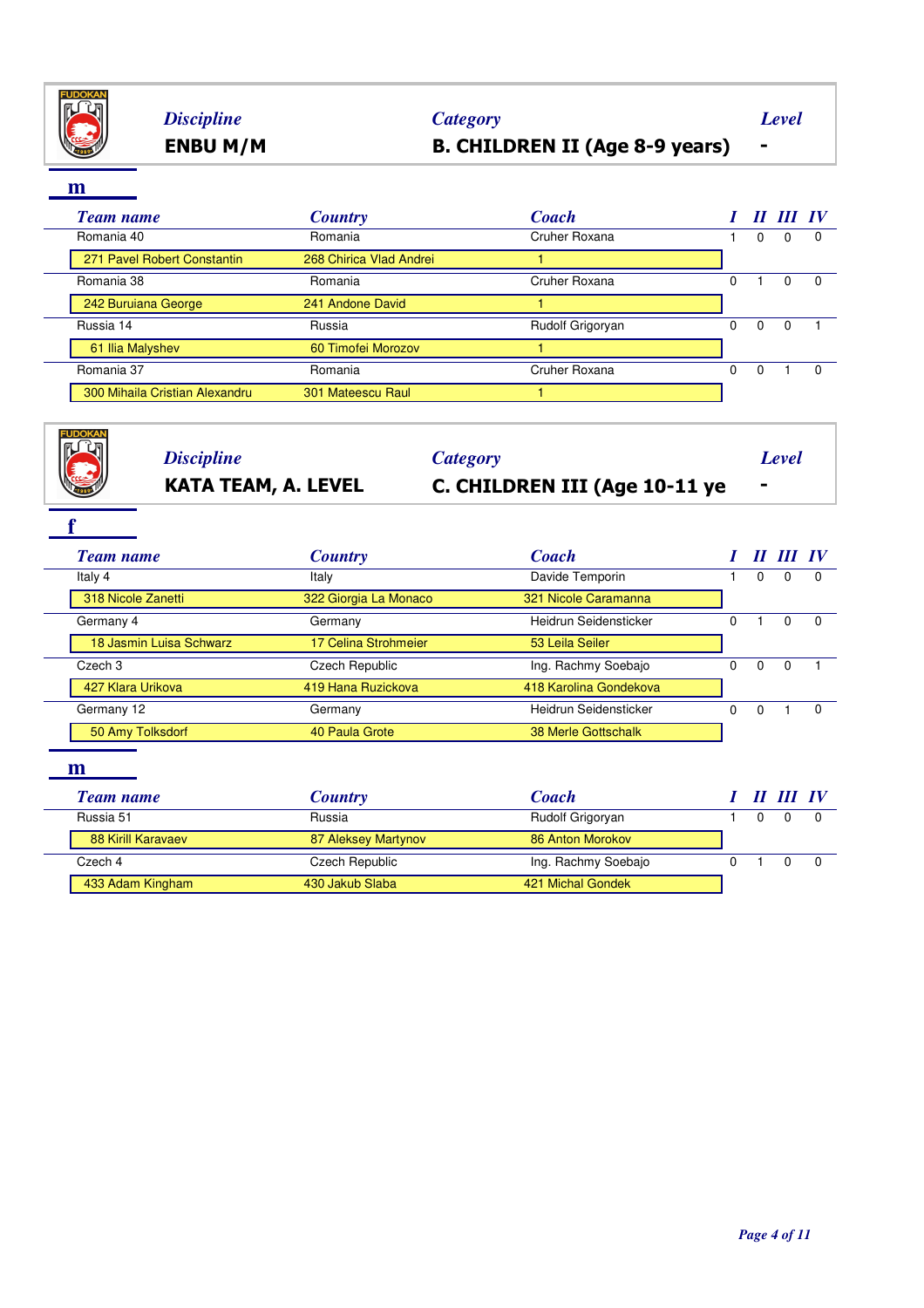

# **KATA TEAM, B. LEVEL C. CHILDREN III (Age 10-11 ye -** *Discipline Category Level*

**f**

|  | Team name               | <b>Country</b>       | <b>Coach</b>             |   | 11 | III IV   |          |
|--|-------------------------|----------------------|--------------------------|---|----|----------|----------|
|  | Romania 28              | Romania              | Cruher Roxana            |   | 0  | 0        | $\Omega$ |
|  | 235 Ursaru Ina Andreea  | 230 Lungu Anamaria   | 227 Ciutacu Mara Nicolle |   |    |          |          |
|  | Slovenia 1              | Slovenia             | Aljoša Lipavc            | 0 |    | 0        | $\Omega$ |
|  | 356 Katja Kokol         | 355 Trina Lipavc     | 354 Mila Zagrajsek       |   |    |          |          |
|  | Russia 24               | Russia               | Rudolf Grigoryan         | 0 | 0  | $\Omega$ |          |
|  | 108 Valeria Rabinovich  | 107 Arina Pryaminina | 106 Sofia Serebriakova   |   |    |          |          |
|  | Germany 11              | Germany              | Heidrun Seidensticker    | 0 | 0  |          |          |
|  | 49 Anna Catalina Spiess | 48 Melina Scharke    | 43 Katharina Loik        |   |    |          |          |

### **m**

| <b>Team name</b>        | <b>Country</b>        | <b>Coach</b>            |    | П        | $III$ IV |          |
|-------------------------|-----------------------|-------------------------|----|----------|----------|----------|
| Romania 30              | Romania               | Cruher Roxana           |    | 0        | 0        | 0        |
| 209 Staicu David Andrei | 208 Sanda Vlad Costin | 202 Dragu Andrei Robert |    |          |          |          |
| Russia 22               | Russia                | Rudolf Grigoryan        | 0  |          | 0        | - 0      |
| 89 Petr Morohov         | 91 Leonid Grishin     | 92 Nikita Naturin       |    |          |          |          |
| Russia 25               | Russia                | Rudolf Grigoryan        | n. | $\Omega$ | $\Omega$ |          |
| 77 Tyan Mark            | 76 Nemtsov Viacheslav | 73 Bausov Artem         |    |          |          |          |
| Russia 21               | Russia                | Rudolf Grigoryan        | 0  | $\Omega$ |          | $\Omega$ |
| 93 Andrey Efremov       | 94 Daniil Paholkov    | 90 Iliya Rodionov       |    |          |          |          |

| <b>THE READ PROPERTY</b> | <b>Discipline</b>          |                               | Level |
|--------------------------|----------------------------|-------------------------------|-------|
|                          |                            | Category                      |       |
|                          | <b>KATA TEAM, C. LEVEL</b> | C. CHILDREN III (Age 10-11 ye | . .   |

**f**

| Team name                  | <b>Country</b>     | <b>Coach</b>                |  | II III IV |  |
|----------------------------|--------------------|-----------------------------|--|-----------|--|
| Romania 27                 | Romania            | Cruher Roxana               |  |           |  |
| 256 Zamfir Jasmina         | 251 Suditu Andreea | 245 Homner Catalina Teodora |  |           |  |
| Germany 6                  | Germany            | Heidrun Seidensticker       |  |           |  |
| 34 Riana Stoehrer da Costa | 33 Johanna Rutz    | 31 Valerie Koenig           |  |           |  |

|  | Team name          | <b>Country</b>                 | <b>Coach</b>              |   |   |   |          |
|--|--------------------|--------------------------------|---------------------------|---|---|---|----------|
|  | Romania 29         | Romania                        | Cruher Roxana             |   |   | 0 |          |
|  | 296 Mihai Dario    | 189 Giurgiu Gabriel            | 298 Constantinescu Marius |   |   |   |          |
|  | Romania 31         | Romania                        | Cruher Roxana             |   |   | 0 |          |
|  | 216 Ionita Rares   | 215 Dumitru Alexandru          | 213 Cazacu Radu           |   |   |   |          |
|  | Armenia 1          | Armenia                        | Karen Avetisyan           | n | 0 | 0 |          |
|  | 494 Ohanyan Gagik  | 495 Davit Yenokyan             | 496 Armen Harutyunyan     |   |   |   |          |
|  | Romania 32         | Romania                        | Cruher Roxana             |   |   |   | $\Omega$ |
|  | 152 Boraciu Andrei | 300 Mihaila Cristian Alexandru | 299 Toma Antonio          |   |   |   |          |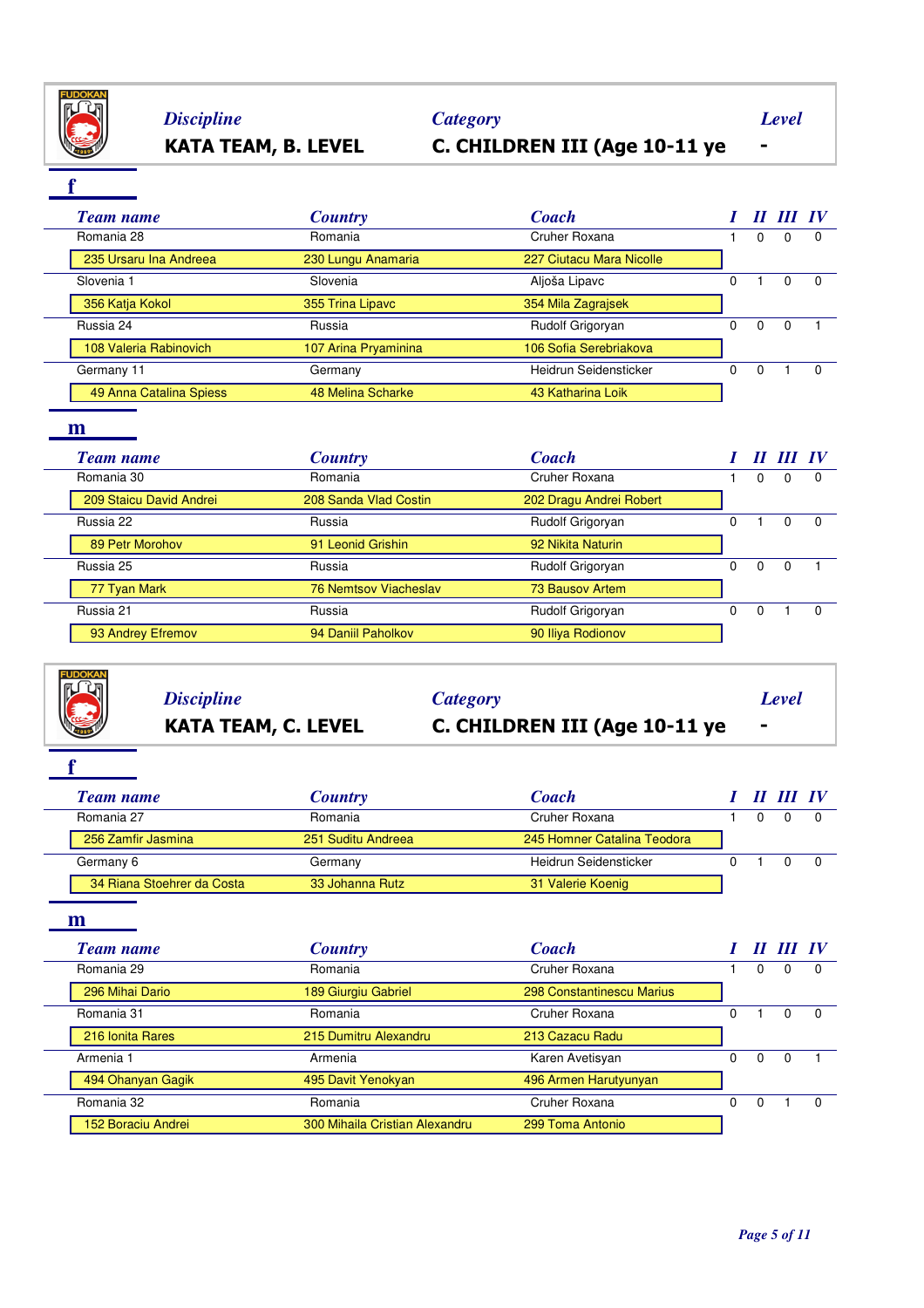

## **ENBU M/F C. CHILDREN III (Age 10-11 ye -** *Discipline Category Level*

**f**

**FUDOKA** 

|  | <b>Team name</b>     | <b>Country</b>       | <b>Coach</b>  |   |          | II III IV |          |
|--|----------------------|----------------------|---------------|---|----------|-----------|----------|
|  | Romania 24           | Romania              | Cruher Roxana |   | 0        | $\Omega$  | $\Omega$ |
|  | 277 Pup George       | 275 Chis Alexia      |               |   |          |           |          |
|  | Poland <sub>3</sub>  | Poland               |               | 0 |          |           | $\Omega$ |
|  | 483 Gabriela Kacka   | 482 Maksymilian Nec  |               |   |          |           |          |
|  | Romania 26           | Romania              | Cruher Roxana | 0 | $\Omega$ | 0         |          |
|  | 197 Taralunga Lucian | 193 Bojin Daria      |               |   |          |           |          |
|  | Romania 23           | Romania              | Cruher Roxana | 0 | $\Omega$ |           | $\Omega$ |
|  | 261 Stegaru Dragos   | 297 Stegaru Anamaria |               |   |          |           |          |
|  |                      |                      |               |   |          |           |          |



| Romania 19          | Romania           | Cruher Roxana    |   |   |  |
|---------------------|-------------------|------------------|---|---|--|
| 189 Giurgiu Gabriel | 296 Mihai Dario   |                  |   |   |  |
| Romania 20          | Romania           | Cruher Roxana    |   |   |  |
| 194 Dragonu Razvan  | 192 Belgu Darius  |                  |   |   |  |
| Russia 31           | Russia            | Rudolf Grigoryan | 0 | 0 |  |
| 93 Andrey Efremov   | 90 Iliya Rodionov |                  |   |   |  |
| Russia 32           | Russia            | Rudolf Grigoryan |   |   |  |
| 91 Leonid Grishin   | 92 Nikita Naturin |                  |   |   |  |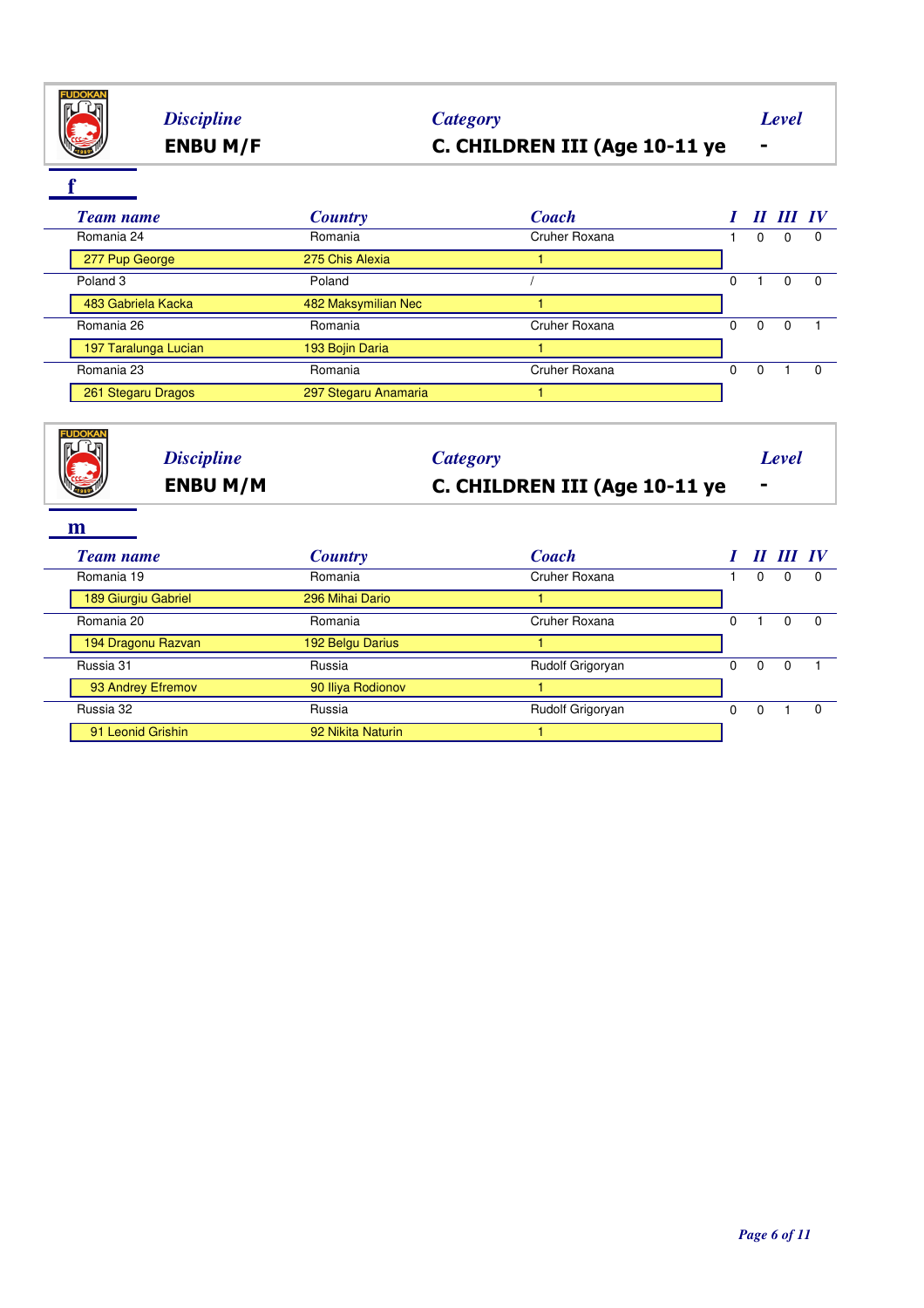

**f**

# **JIYU-IPPON KUMITE, TEA C. CHILDREN III (Age 10-11 ye -** *Discipline Category Level*

| <b>Team name</b>     | <b>Country</b>              | <b>Coach</b>         |  | 11 111 IV |          |
|----------------------|-----------------------------|----------------------|--|-----------|----------|
| Romania 33           | Romania                     | Cruher Roxana        |  | 0         | $\Omega$ |
| 267 Busaga Ioana     | 256 Zamfir Jasmina          | 217 Neagu Ioana      |  |           |          |
| Romania 34           | Romania                     | Cruher Roxana        |  |           |          |
| 297 Stegaru Anamaria | 245 Homner Catalina Teodora | 207 Pirlea Teodora   |  |           |          |
| Russia 38            | Russia                      | Rudolf Grigoryan     |  |           | $\Omega$ |
| 121 Lushnikova Daria | 108 Valeria Rabinovich      | 107 Arina Pryaminina |  |           |          |

### **m**

|  | <b>Team name</b>    | <b>Country</b>         | <b>Coach</b>         |   | П | $III$ IV |  |
|--|---------------------|------------------------|----------------------|---|---|----------|--|
|  | Romania 35          | Romania                | Cruher Roxana        |   | 0 | 0        |  |
|  | 264 Stoian Radu     | 261 Stegaru Dragos     | 237 Berechet Elie    |   |   |          |  |
|  | Romania 36          | Romania                | Cruher Roxana        |   |   |          |  |
|  | 216 Ionita Rares    | 213 Cazacu Radu        | 197 Taralunga Lucian |   |   |          |  |
|  | Russia 37           | Russia                 | Rudolf Grigoryan     | 0 | 0 |          |  |
|  | 94 Daniil Paholkov  | 89 Petr Morohov        |                      |   |   |          |  |
|  | Bosnia 2            | Bosnia and Herzegovina | Nusret Gradjan       | 0 | 0 |          |  |
|  | 342 Corkovic Sergej | 345 Orlic Harun        | 346 Grahic Hamza     |   |   |          |  |

*Discipline Category Level*

# **KATA TEAM, B. LEVEL D. CHILDREN IV (Age 12-13 yea -**

**f**

|  | Team name           | <b>Country</b>         | <b>Coach</b>         |  | II III IV |  |
|--|---------------------|------------------------|----------------------|--|-----------|--|
|  | Czech 5             | Czech Republic         | Ing. Rachmy Soebajo  |  |           |  |
|  | 448 Adela Kadlecova | 447 Barbora Stanickova | 446 Eliska Smetanova |  |           |  |
|  | Switzerland 1       | Switzerland            | Jan van Dam          |  |           |  |
|  | 376 Leonita Brruti  | 374 Fiona Graf         | 371 Elisa Aliti      |  |           |  |

|  | <b>Team name</b> | <b>Country</b>      | <b>Coach</b>          |  | $III$ IV |  |
|--|------------------|---------------------|-----------------------|--|----------|--|
|  | Serbia 4         | Serbia              | Milan Diokic          |  |          |  |
|  | 164 Mihailo Smit | 163 Aljosa Petrovic | 162 Andrej Stanic     |  |          |  |
|  | Germany 13       | Germany             | Heidrun Seidensticker |  | 0        |  |
|  | 47 Yunus Sahin   | 44 Jason Mueller    | 42 Felix Kahrau       |  |          |  |
|  | Germany 14       | Germany             | Heidrun Seidensticker |  |          |  |
|  | 30 Lucas Gray    | 28 Marlon Matzker   | 25 Domenik Weber      |  |          |  |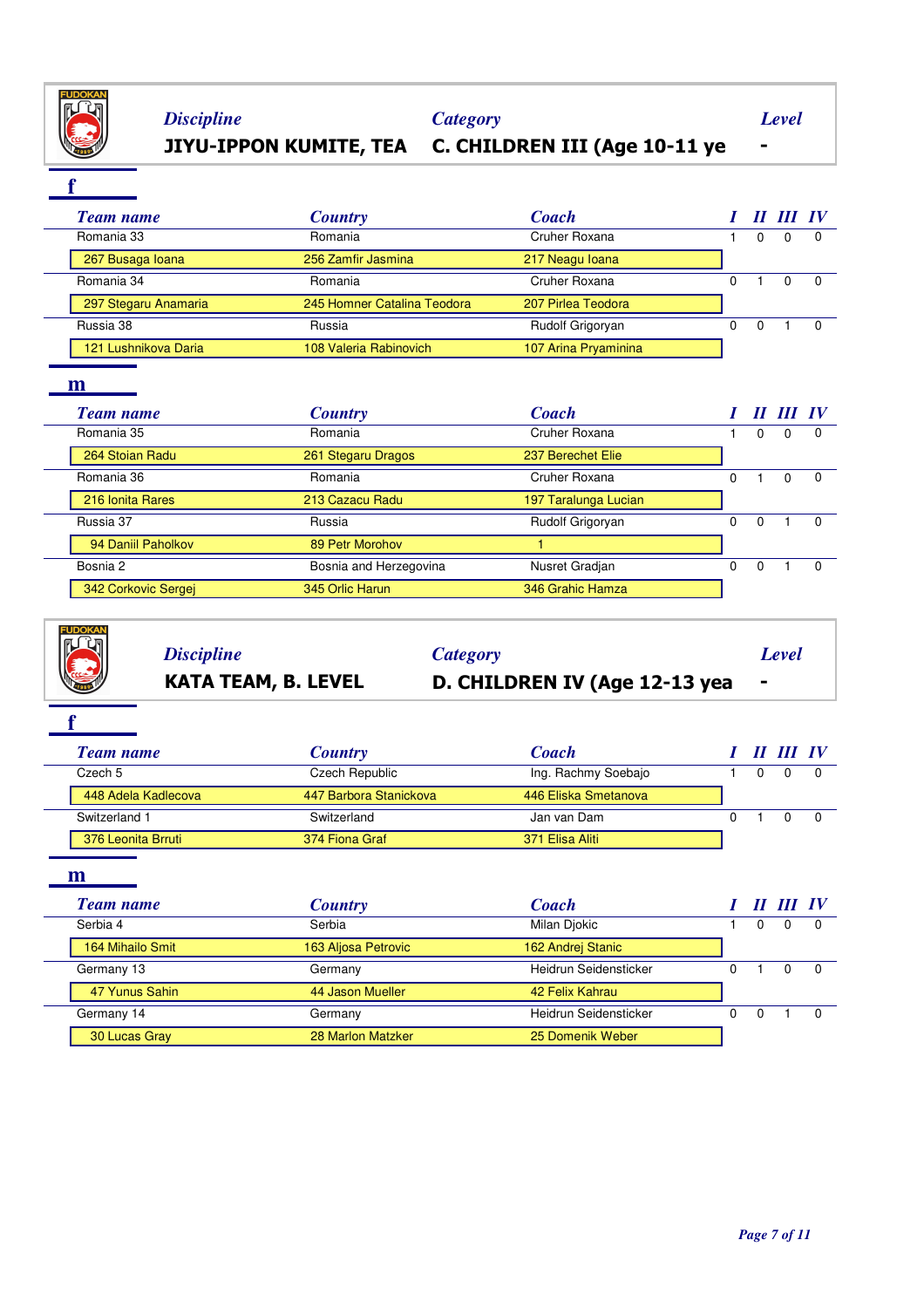

# **KATA TEAM, C. LEVEL D. CHILDREN IV (Age 12-13 yea -** *Discipline Category Level*

**f**

|  | <b>Team name</b>        | <b>Country</b>         | <b>Coach</b>         |   |              | III IV |          |
|--|-------------------------|------------------------|----------------------|---|--------------|--------|----------|
|  | Romania 10              | Romania                | Cruher Roxana        |   | 0            |        | $\Omega$ |
|  | 257 Zavoiu Ioana        | 255 Zaharia Ioana      | 253 Tomita Alexandra |   |              |        |          |
|  | Romania 9               | Romania                | Cruher Roxana        |   |              |        |          |
|  | 272 Verbuta Diana Maria | 269 Lipsa Luana Ioana  | 267 Busaga Ioana     |   |              |        |          |
|  | Romania 11              | Romania                | Cruher Roxana        | 0 | <sup>0</sup> |        |          |
|  | 191 Radu Andreea        | 190 Marcu Maria        | 187 Darnea Daria     |   |              |        |          |
|  | Poland <sub>7</sub>     | Poland                 |                      | 0 |              |        |          |
|  | 491 Pola Ciorgon        | 490 Martyna Czaplinska | 489 Monika Ostrowska |   |              |        |          |

### **m**

| <b>Team name</b>           | <b>Country</b>           | <b>Coach</b>                  |    |   | $III$ IV |          |
|----------------------------|--------------------------|-------------------------------|----|---|----------|----------|
| Romania 14                 | Romania                  | Cruher Roxana                 |    | 0 | 0        |          |
| 205 Manda Gabriel Costinel | 204 Lixandroiu Sebastian | 198 Calinescu Alexandru Ionut |    |   |          |          |
| Romania 12                 | Romania                  | Cruher Roxana                 | 0  | 2 | 0        | $\Omega$ |
| 250 Rusu David             | 249 Robu Ciprian         | 248 Postelnicu Razvan George  |    |   |          |          |
| Russia 40                  | Russia                   | Rudolf Grigoryan              | O. | 0 | 0        |          |
| 63 Ignat Ushakov           | 64 Egor Kamchatkin       | 62 Daniil Vanchin             |    |   |          |          |
| Romania 13                 | Romania                  | Cruher Roxana                 | 0  | 0 |          |          |
| 240 Tudor Razvan           | 239 Patrichi Stefan      | 237 Berechet Elie             |    |   |          |          |



# **ENBU M/F D. CHILDREN IV (Age 12-13 yea -** *Discipline Category Level*

**f**

| Team name            | <b>Country</b>               | <b>Coach</b>  |              |   |   | $I\mathbf{V}$ |
|----------------------|------------------------------|---------------|--------------|---|---|---------------|
| Romania 5            | Romania                      | Cruher Roxana |              | 0 |   |               |
| 190 Marcu Maria      | 186 Baciu Catalin            |               |              |   |   |               |
| Romania 7            | Romania                      | Cruher Roxana |              |   |   |               |
| 253 Tomita Alexandra | 248 Postelnicu Razvan George |               |              |   |   |               |
| Romania 8            | Romania                      | Cruher Roxana | <sup>0</sup> | 0 | 0 |               |
| 294 Dirnea Bogdan    | 187 Darnea Daria             |               |              |   |   |               |
| Romania 6            | Romania                      | Cruher Roxana |              | 0 |   | $\Omega$      |
| 283 Nita Alexia      | 282 Marsovina Catalin        |               |              |   |   |               |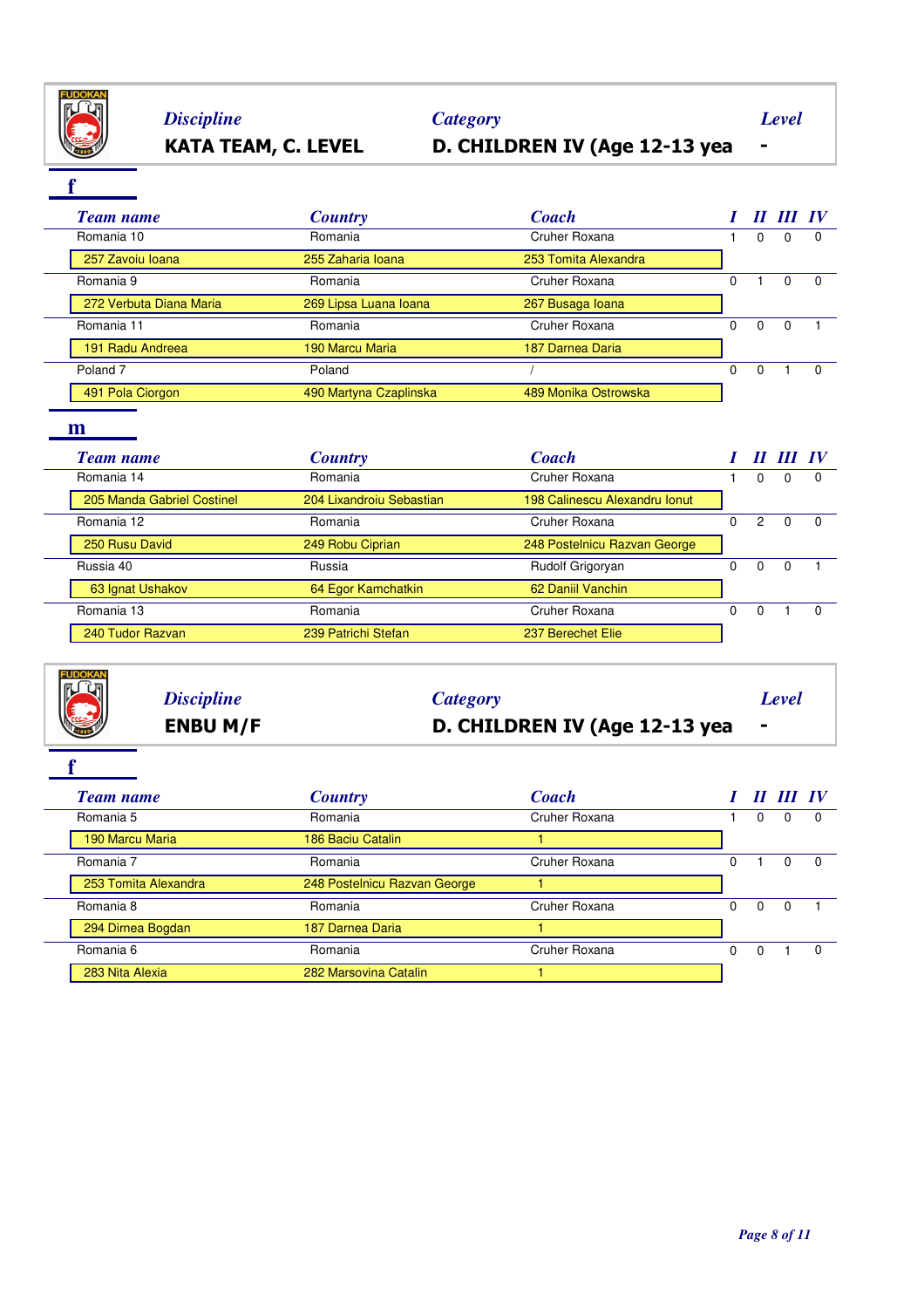

# **ENBU M/M D. CHILDREN IV (Age 12-13 yea -** *Discipline Category Level*

**m**

 $\overline{a}$ 

| ш                          |                               |               |   |          |           |              |
|----------------------------|-------------------------------|---------------|---|----------|-----------|--------------|
| <b>Team name</b>           | <b>Country</b>                | <b>Coach</b>  |   |          | II III IV |              |
| Romania 2                  | Romania                       | Cruher Roxana |   | 0        | $\Omega$  | $\Omega$     |
| 250 Rusu David             | 248 Postelnicu Razvan George  |               |   |          |           |              |
| Romania 1                  | Romania                       | Cruher Roxana | 0 |          | $\Omega$  | 0            |
| 205 Manda Gabriel Costinel | 198 Calinescu Alexandru Ionut |               |   |          |           |              |
| Romania 4                  | Romania                       | Cruher Roxana | 0 | $\Omega$ | 0         |              |
| 282 Marsovina Catalin      | 280 Chirica Luca              |               |   |          |           |              |
| Romania 3                  | Romania                       | Cruher Roxana | 0 | $\Omega$ |           | <sup>0</sup> |
| 186 Baciu Catalin          | 294 Dirnea Bogdan             |               |   |          |           |              |
|                            |                               |               |   |          |           |              |

| <b>FUDOKA</b><br><b>Discipline</b> | <b>Category</b><br>JIYU-IPPON KUMITE, TEA | D. CHILDREN IV (Age 12-13 yea |          |                  | Level        |              |
|------------------------------------|-------------------------------------------|-------------------------------|----------|------------------|--------------|--------------|
| <b>Team name</b>                   | <b>Country</b>                            | <b>Coach</b>                  |          | $\boldsymbol{H}$ | III IV       |              |
| Romania 15                         | Romania                                   | Cruher Roxana                 | 1        | $\Omega$         | $\Omega$     | <sup>0</sup> |
| 283 Nita Alexia                    | 272 Verbuta Diana Maria                   | 257 Zavoiu Ioana              |          |                  |              |              |
| Serbia 3                           | Serbia                                    | Milan Djokic                  |          | $\mathbf{1}$     | $\mathbf 0$  | $\Omega$     |
| 171 Tea Tepic                      | 161 Dina Kostic                           | 141 Mina Milenkovic           |          |                  |              |              |
| Czech 23                           | Czech Republic                            | Ing. Rachmy Soebajo           | $\Omega$ | $\mathbf 0$      | 1            | $\Omega$     |
| 449 Lucie Maarova                  | 448 Adela Kadlecova                       | 447 Barbora Stanickova        |          |                  |              |              |
| Romania 16                         | Romania                                   | Cruher Roxana                 | $\Omega$ | $\Omega$         |              | $\Omega$     |
| 258 Hura Sarah                     | 253 Tomita Alexandra                      | 191 Radu Andreea              |          |                  |              |              |
| m<br><b>Team name</b>              | <b>Country</b>                            | <b>Coach</b>                  |          |                  | II III IV    |              |
| Romania 18                         | Romania                                   | Cruher Roxana                 |          | $\Omega$         | $\Omega$     |              |
| 282 Marsovina Catalin              | 280 Chirica Luca                          | 205 Manda Gabriel Costinel    |          |                  |              |              |
| Romania 17                         | Romania                                   | Cruher Roxana                 | $\Omega$ | $\mathbf{1}$     | $\Omega$     | $\Omega$     |
| 276 Pop Adrian                     | 274 Andreicut Mihnea                      | 295 Spulber George Marian     |          |                  |              |              |
| Bosnia 1                           | Bosnia and Herzegovina                    | Nusret Gradjan                | $\Omega$ | $\Omega$         | $\mathbf{1}$ | $\Omega$     |
| 348 Mahmic Meris                   | 349 Mlivic Nadin                          | 350 Kaplan Mirza              |          |                  |              |              |
| Russia 27                          | Russia                                    | Rudolf Grigoryan              | 0        | $\Omega$         | 1            | $\Omega$     |
| 129 Rudenko Nikita                 | 120 Nikonov Aleksey                       | 104 Alexey Koshkarov          |          |                  |              |              |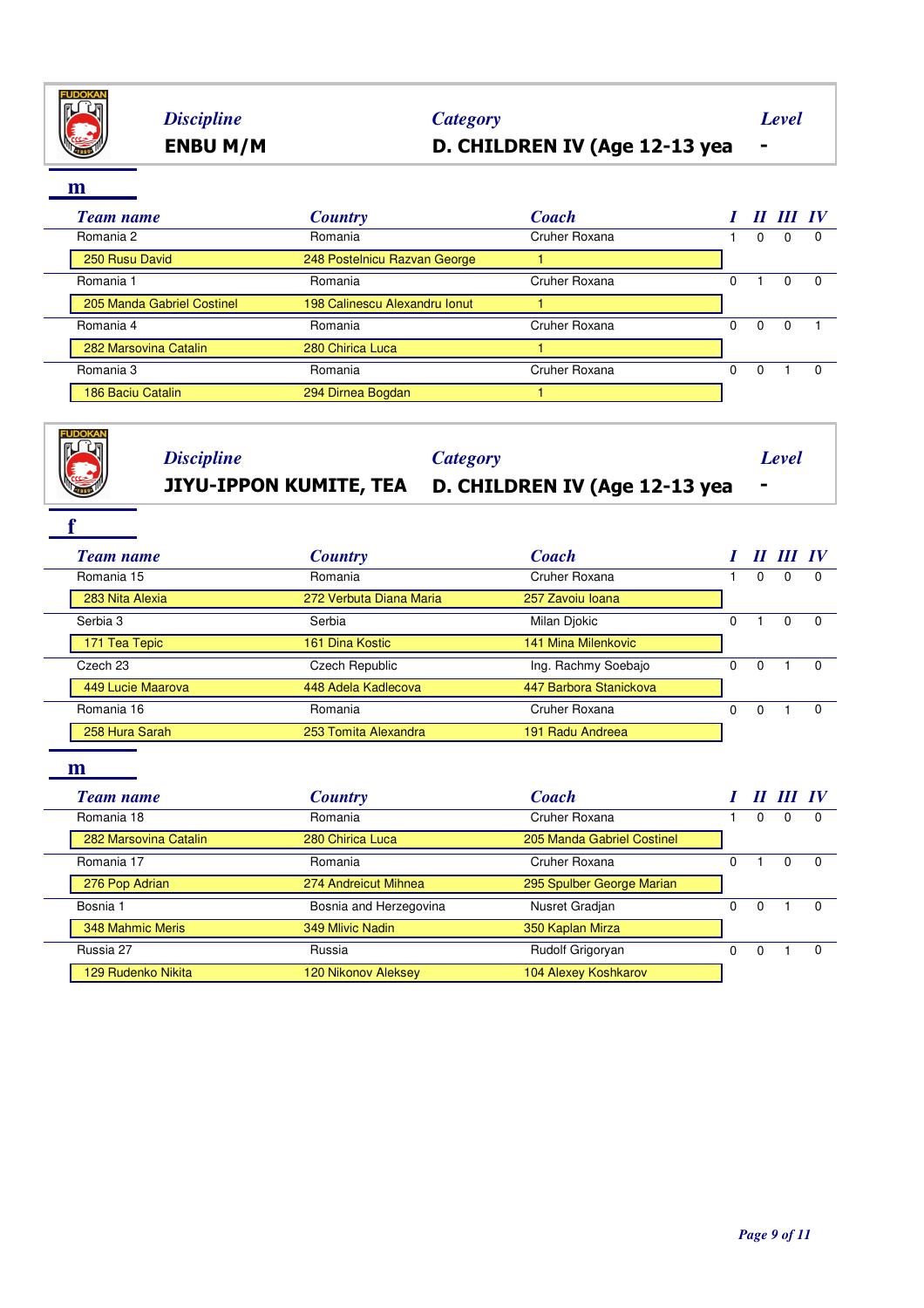

# **KATA IKKAIDO, TEAM B. CHILDREN II (Age 8-9 years) -** *Discipline Category Level*

### **m**

| <b>Team name</b>      | <b>Country</b>       | <b>Coach</b>      |          |          |   |          |
|-----------------------|----------------------|-------------------|----------|----------|---|----------|
| Austria 3             | Austria              | Slobodan Hoffmann |          | 0        | 0 | $\Omega$ |
| 338 Diego Nikollbibaj | 334 Nico Dirnberger  | 327 Josef Miedl   |          |          |   |          |
| Switzerland 5         | Switzerland          | Jan van Dam       | $\Omega$ |          | 0 | $\Omega$ |
| 390 Sophia Schwarz    | 391 Elia Saner       | 392 Shoan Ettlin  |          |          |   |          |
| Switzerland 6         | Switzerland          | Jan van Dam       | $\Omega$ | $\Omega$ |   | $\Omega$ |
| 393 Nestor Supino     | 394 Vivika Schweizer | 395 Aurel Beeler  |          |          |   |          |
| Switzerland 4         | Switzerland          | Jan van Dam       | $\Omega$ | $\Omega$ |   | $\Omega$ |
| 387 Wakanda Schweizer | 388 Nicolas Naehrig  | 389 Devin Lopez   |          |          |   |          |
| Switzerland 3         | Switzerland          | Jan van Dam       | $\Omega$ | $\Omega$ |   | $\Omega$ |
| 384 Romeo Supino      | 385 Colin Lopez      | 386 Lina Koblet   |          |          |   |          |
| Switzerland 2         | Switzerland          | Jan van Dam       | $\Omega$ | $\Omega$ |   | $\Omega$ |
| 381 Aaron Schwarz     | 382 Mathis Merk      | 383 Nico Dreier   |          |          |   |          |

|   | <b>KATA IKKAIDO, TEAM</b> | C. CHILDREN III (Age 10-11 ye |       |  |
|---|---------------------------|-------------------------------|-------|--|
| E | <b>Discipline</b>         | Category                      | Level |  |

| Team name             | <b>Country</b>      | <b>Coach</b>          |  | II III IV |  |
|-----------------------|---------------------|-----------------------|--|-----------|--|
| Switzerland 7         | Switzerland         | Jan van Dam           |  |           |  |
| 396 Seya Wintenberger | 397 Sofia Scibetta  | 398 Kimberley Pernter |  |           |  |
| Germany 16            | Germany             | Heidrun Seidensticker |  |           |  |
| 7 Marlene Dietsche    | 11 Peer Lean Siemer | 10 Hannah Leszkowski  |  |           |  |

| <b>Team name</b>     | <b>Country</b>    | <b>Coach</b>            |  | II III IV |  |
|----------------------|-------------------|-------------------------|--|-----------|--|
| Switzerland 9        | Switzerland       | Jan van Dam             |  | 0         |  |
| 403 Alexander Laible | 404 Eugen Koblet  | 405 Rilana Kilchenmann  |  |           |  |
| Switzerland 11       | Switzerland       | Jan van Dam             |  | 0         |  |
| 409 Tiago Einiger    | 410 Maina Liniger | 411 Florian Hollenstein |  |           |  |
| Switzerland 8        | Switzerland       | Jan van Dam             |  |           |  |
| 399 Santiago Villar  | 400 Liam Trevisan | 401 Rui Miguel Igrejas  |  |           |  |

|   | <b>Discipline</b><br><b>KATA IKKAIDO, TEAM</b> | <b>Category</b><br>D. CHILDREN IV (Age 12-13 yea | Level<br>$\blacksquare$ |
|---|------------------------------------------------|--------------------------------------------------|-------------------------|
| m |                                                |                                                  |                         |
|   |                                                |                                                  |                         |

| <b>Team name</b>      | <b>Country</b>        | <b>Coach</b>        |  | III IV |  |
|-----------------------|-----------------------|---------------------|--|--------|--|
| Slovenia 2            | Slovenia              | Aljoša Lipavc       |  |        |  |
| 364 Danijel Hudorovac | 361 Leo Danilov       | 365 Patrick Danilov |  |        |  |
| Switzerland 10        | Switzerland           | Jan van Dam         |  |        |  |
| 406 Leon Wintenberger | 407 Severin Gunzinger | 408 Remo Borer      |  |        |  |